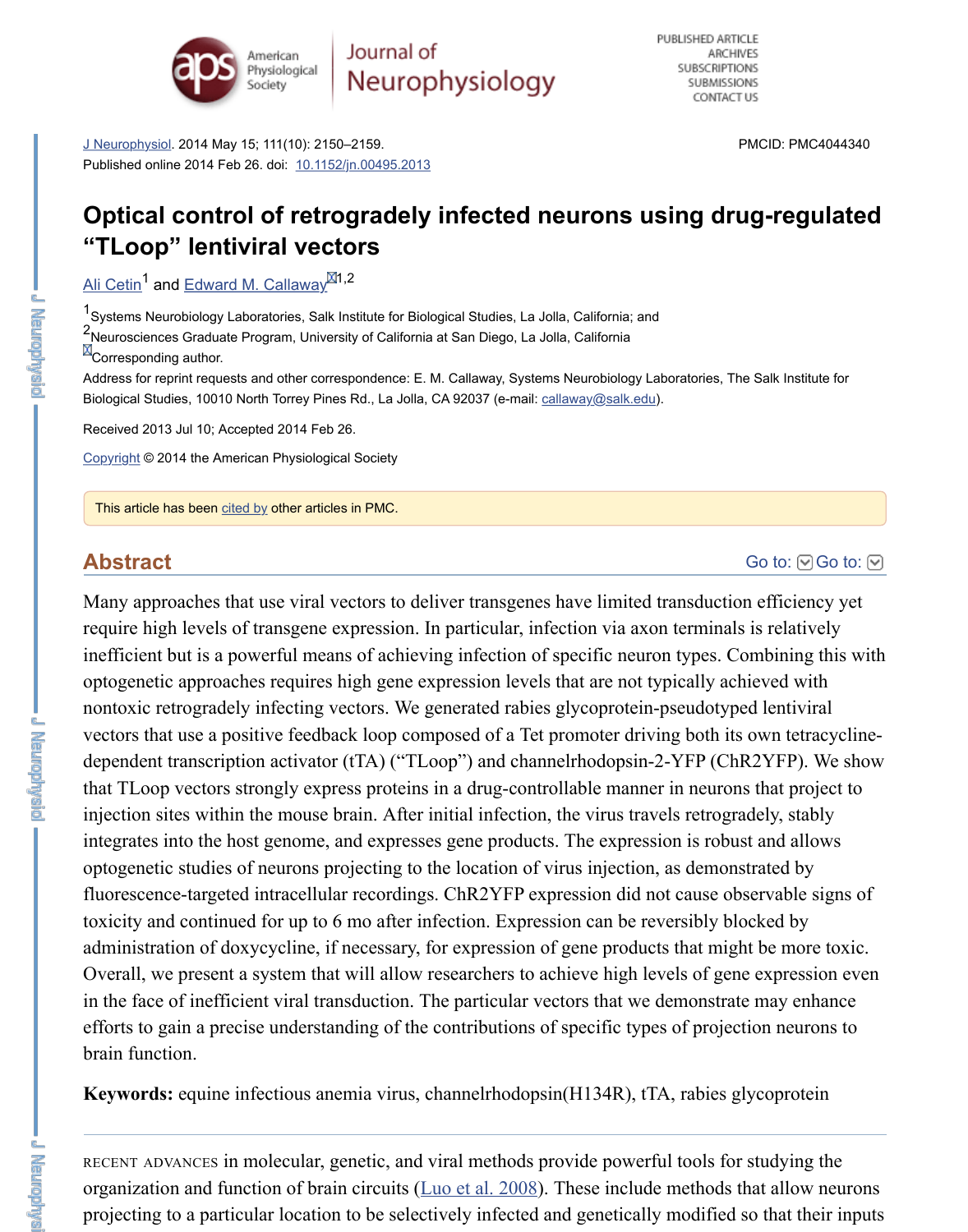$2007$ ,  $2011$ ; Kinoshita et al. 2012; Mazarakis et al. 2001). Al[though this is a u](https://www.ncbi.nlm.nih.gov/pmc/articles/PMC4044340/#B22)seful m [manipulation throu](https://www.ncbi.nlm.nih.gov/pmc/articles/PMC4044340/#B34)[gh retrograde infectio](https://www.ncbi.nlm.nih.gov/pmc/articles/PMC4044340/#B42)n, gene expression with this technique is not many applications. Robust expression is required for applications such as fluorescend whole cell recordings or use of optogenetic tools such as channelrhodopsin, halorhod archearhodopsin that require high levels of protein expression in order to generate en to sufficiently depolarize or hyperpolarize neurons and control their firing (Boyden et al. 2005; Chow et al. 2010; Nagel et al. 2003; Zhang et al. 2007).

A combination of approaches that would require an additional transgene and Cre-[mediated](https://www.ncbi.nlm.nih.gov/pmc/articles/PMC4044340/#B22) [amplification has been u](https://www.ncbi.nlm.nih.gov/pmc/articles/PMC4044340/#B40)tilized in order to amplify the gene expression after retrograd (Aronoff et al. 2010; Chaudhury et al. 2013; Chen et al. 2013; Kuhn et al. 2012; Znan  $2013$ )[. How](https://www.ncbi.nlm.nih.gov/pmc/articles/PMC4044340/#B17)[ever, these methods re](https://www.ncbi.nlm.nih.gov/pmc/articles/PMC4044340/#B18)[quire additional vector](https://www.ncbi.nlm.nih.gov/pmc/articles/PMC4044340/#B24)s or germline modification in the genes of interests. Moreover, the use of pseudorabies virus (PRV) and herpes sim vectors, which have been utilized in several of these studies, suffers from toxicity, im and latency-induced inhibition.

Here we present a combination of methods that allowed us to strongly and stably exp in a drug-controllable manner for both local and retrograde infections. We achieved t lentiviral vector system based on equine infectious anemia virus (EIAV) (Mazarakis et al. 2011; Olsen 1998). The viral vector encodes a transcription factor tetracycline-dependent transcription activation activator. (tTA) driven by a tTA-responsive promoter  $(Baron et al. 1997)$  ("TLoop"). We show initial leak from the expression cassette, tTA induces transcription from its own prom positive feedback loop. This loop can be interrupted by application of a small molecule. that readily crosses the blood-brain barrier.

Using this strategy, we were able to activate neurons that project to barrel cortex via expression as early as 6 days after infection. When tested for longer periods of time, remained robust and stable up to 6 mo, the longest time point studied.

# **[MATERIALS AND METHODS](https://www.ncbi.nlm.nih.gov/pmc/articles/PMC4044340/#B29)**

All experiments using live animals were per[formed in accorda](https://www.ncbi.nlm.nih.gov/pmc/articles/PMC4044340/#B5)nce with protocols app Institute's Institutional Animal Care and Use Committee.

Plasmid construction. The initial EIAV UNC-SIN6.1 CMV EGFP W and the Helper plasmid PEV53B were kind gifts of John Olsen (Olsen 1998). The cytomegalovirus ( from the UNC-SIN6.1 CMV EGFP W vector was replaced with an improved synapsid  $(iSynP)$ , which consists of a 469-bp human synapsin promoter and a splice donor/spl

不思言

**Little Manual**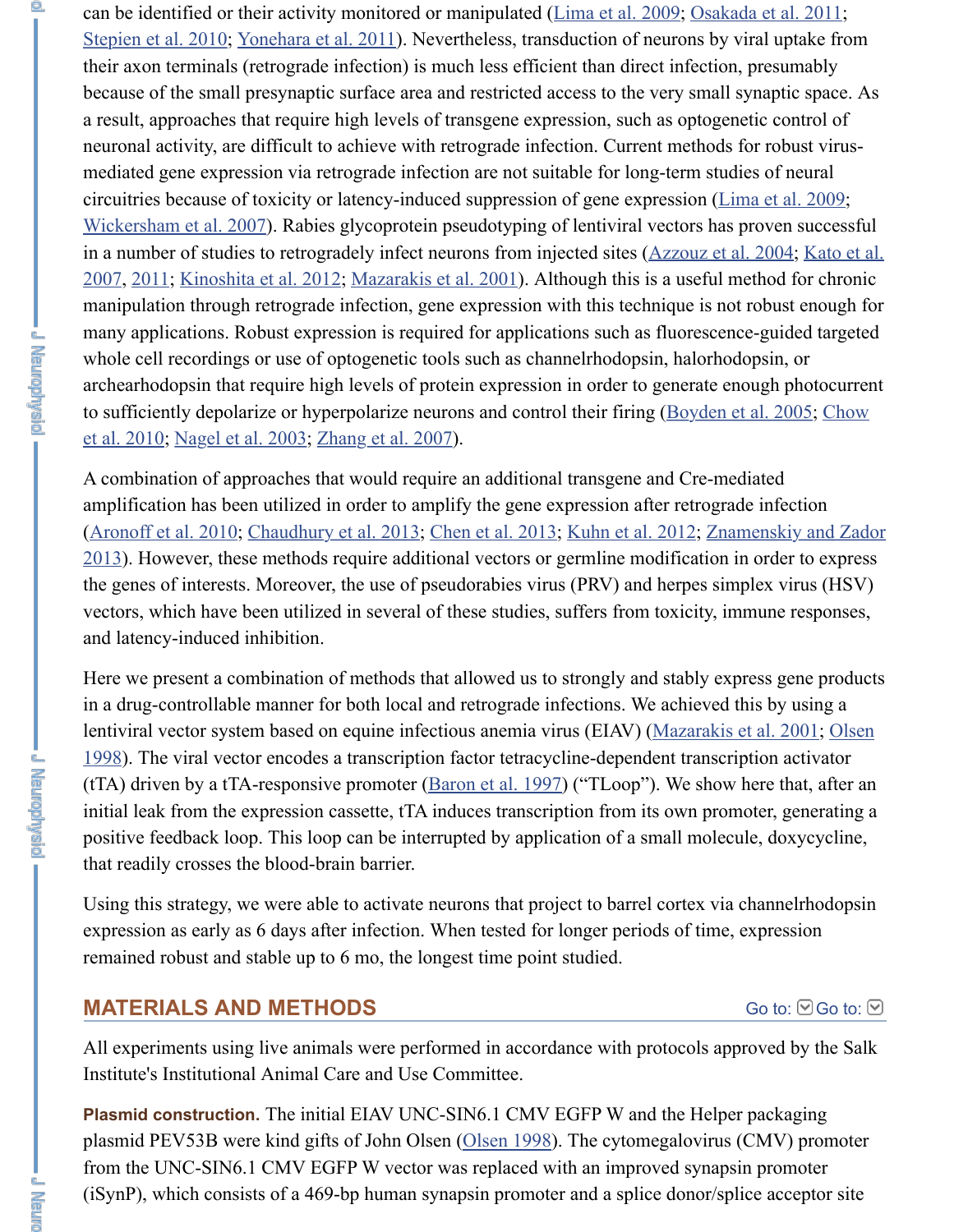TLoop EIAV-Chr2YFP with DsRedX using [these restriction sites g](https://www.ncbi.nlm.nih.gov/pmc/articles/PMC4044340/#B28)enerated the EIAV vector. A previously described double inverted open reading frame (DIO) strategy ( $\underline{A}$ Schnutgen et al. 2003; Sohal et al. 2009) was used to generate the Cre-dependent ver TLoop-CHR2YFP. The maps of all the clones described in this study will be available

**Virus production.** Briefly, low-passage HEK293-T cells were grown to 95–100% con medium containing 10% [fetal bovine serum](https://www.ncbi.nlm.nih.gov/pmc/articles/PMC4044340/#B5) (FBS; SH3007002, Fisher) and antibiotic Fisher) in 15-cm plates. The night before transfections, cells were split to three 15-cm plates were used for the productions. On the day of transfection, 3 h prior to the trans washed twice with warm DMEM (GIBCO 11995) containing 10% FBS lacking antibiotics remove the antibiotics from the medium for the duration of transfection. At the time each plate 8  $\mu$ g of pEV53B helper plasmid, 8  $\mu$ g of SADB19 rabies glycoprotein pse (Sena-Esteves et al.  $2004$ ), or 8 µg of vesicular stomatitis virus (VSV) glycoprotein ( [pseudotyping plasmid](https://www.ncbi.nlm.nih.gov/pmc/articles/PMC4044340/#B31) [\(Naldini et al. 199](https://www.ncbi.nlm.nih.gov/pmc/articles/PMC4044340/#B33)6) and 8 µg of the TLoop expression plasmid Opti-MEM (31985-070, GIBCO) at room temperature. One hundred ten microliters of polyethylenimine (PEI; 9002-98-6, Polyscience) dissolved in Dulbecco's phosphate-buffered saling saling saling (DPBS; 14190-144, GIBCO) was added to the mixture, which immediately was vorte left at room temperature for 5 min. The mixture was then added to the plates. All plates incubation for 6 h in a 37°C incubator with  $5\%$  CO<sub>2</sub>. Cells were washed twice with v containing 10% FBS. A final volume of 20 ml of DMEM containing antibiotics,  $10\%$ doxycycline (D9891, Sigma), and 5 mM sodium butyrate (B5887, Sigma) was added housed in a 35°C incubator with 3% CO<sub>2</sub> for ~40 h. On the day of harvest, the viral s [spun at 1,000](https://www.ncbi.nlm.nih.gov/pmc/articles/PMC4044340/#B32)  $g$  and 4 $\degree$ C for 5 min to remove the debris, followed by filtration through Millipore filters (SCH[VUO2RE\). Six roun](https://www.ncbi.nlm.nih.gov/pmc/articles/PMC4044340/#B27)d-bottom Beckman centrifugation tubes (3 washed briefly with 100% ethanol and twice with PBS. Forty milliliters of virus solu tube, followed by sealing with Parafilm. Virions were harvested at 25,000 rpm with t 28 rotor for 2 h at  $4^{\circ}$ C. The supernatants were carefully removed, and the inner walls dried with sterile tissue papers in order to avoid excess liquid. Thirty microliters of cold HBSS (14170112, GIBCO) was added to each tube, tubes were sealed with Parafilm, and th for reconstitution overnight at  $4^{\circ}$ C. The next morning virus solutions were collected multiple times, avoiding any bubbles, pooled, divided into 10-µl aliquots, and stored or titer analysis. Titration was carried out by QPCR. The titers of the viruses used in transducing units per milliliter, were  $3.2 \times 10^9$  for rabies glycoprotein-pseudotyped is EIAV-iSynP-GFP), 2.8  $\times$  10<sup>9</sup> for rabies glycoprotein-pseudotyped iSynP Chr2YFP (F ChR2YFP),  $1.7 \times 10^9$  for rabies glycoprotein-pseudotyped TLoop Chr2YFP (RG-EL CHR2YFP),  $4.8 \times 10^9$  for VSVgp-pseudotyped TLoop DsRedX (VSVgp-EIAV-TLoop

 $\sim$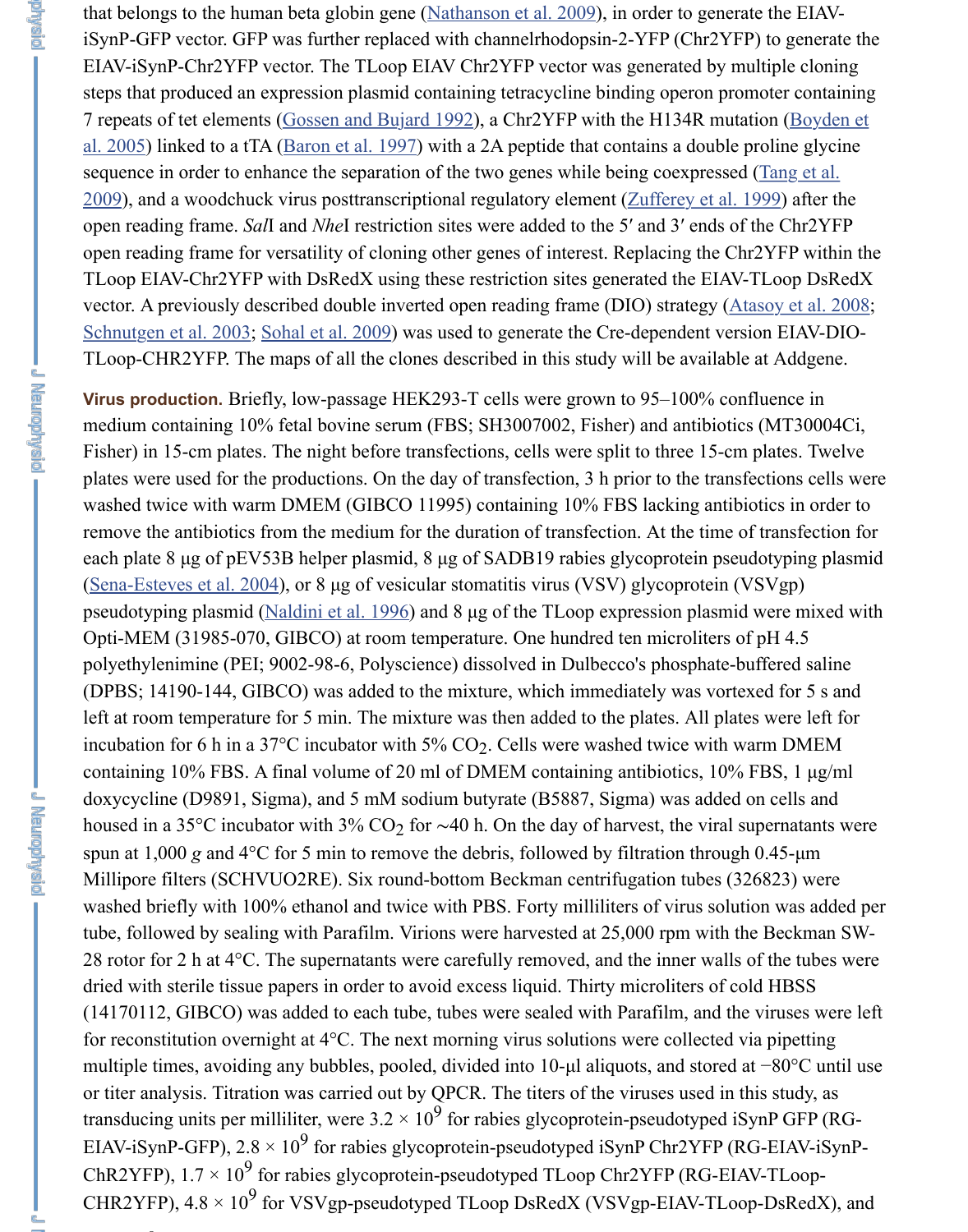preincubated at 35<sup>o</sup>C for 30 min in ACSF containing kynurenic acid, and all recording performed at room temperature in the absence of kynurenic acid with biocytin-containing performed at room temperature in the absence of kynurenic acid with biocytin-containing  $\alpha$ solutions as described previously (Yoshimura et al. 2005). Data were collected with a amplifier (Axon Instruments MultiClamp 700B) and a data acquisition interface (CE MKII). Data were stored and analyzed with Spike6 software. Blue light was delivere house-built LED fiber-optic system controlled by TTL input that synchronized to dat photoactivate recorded neurons, the tip of the light fiber was brought to  $\sim$ 1 mm from recording electrode and the recorded cells were stimulated with an initial light intens  $mW/mm^2$ . To avoid voltage deflection due to the photoelectric effect the silver electro shortened and long glass capillaries (BF150-86-10, Sutter) were used so that the interwith the electrode wire was minimized.

**Tissue processing.** Brain slices used for electrophysiology were processed as whole other experiments, brains were se[ctioned with a freezing](https://www.ncbi.nlm.nih.gov/pmc/articles/PMC4044340/#B43) microtome to a thickness of PBS containing 0.05% sodium azide. For the recombinant (r)EIAV iSynP GFP-inject staining was performed with a rabbit primary anti-GFP antibody (ab290) at a dilution overnight and an Alexa 488 conjugate as a secondary donkey anti-rabbit antibody at (Invitrogen  $\Delta$ 21206) for 2 h. For electrophysiology, EYFP was visualized from nativ slices were not stained with an anti-GFP antibody. Biocytin-filled cells were stained v conjugate (DyLight 649 Streptavidin, Jackson Immunoresearch, 016-490-084). All sl mounted with Vectashield with DAPI (Vectashield H1200) to label cell nuclei.

## **RESULTS**

Retrograde infection with standard RG-pseudotyped EIAV results in low levels of In one of our earlier reports we documented that gene expression through retrograde rabies glycoprotein pseudotyping of lentiviral vectors is not as efficient as when glyc rabies virus is used instead (Wickersham et al. 2007). This is most likely due to low multiplication infection th[rough ax](https://www.ncbi.nlm.nih.gov/nuccore/A21206)on terminals and the ability of the rabies virus, but not the lentivirus, to replicate the lentivirus, to replicate the lentivirus, to replicate the lentivirus, to replicate the lentivirus, to replicate and produce many viral copies from an initially low copy number following infection. first sought to determine whether using strong and ubiquitous promoters would increase the yields as the yields as the yields as the yields as the yields as the yields as the yields as the yields as the yields as the yield opposed to the weak CMV promoter (Wickersham and Callaway 2007). We generate construct that expresses GFP with iSynP, since in our experience iSynP consistently y expression levels when used in other lentiviral vectors. To test the extent of retrograd gene expression we pseudotyped this lentiviral vector with rabies glycoprotein (RG-I and injected this virus into the dorsolateral geniculate nucleus (DLG) of mice. Three injection, brains and retinas were extracted and analyzed for GFP fluorescence. Initial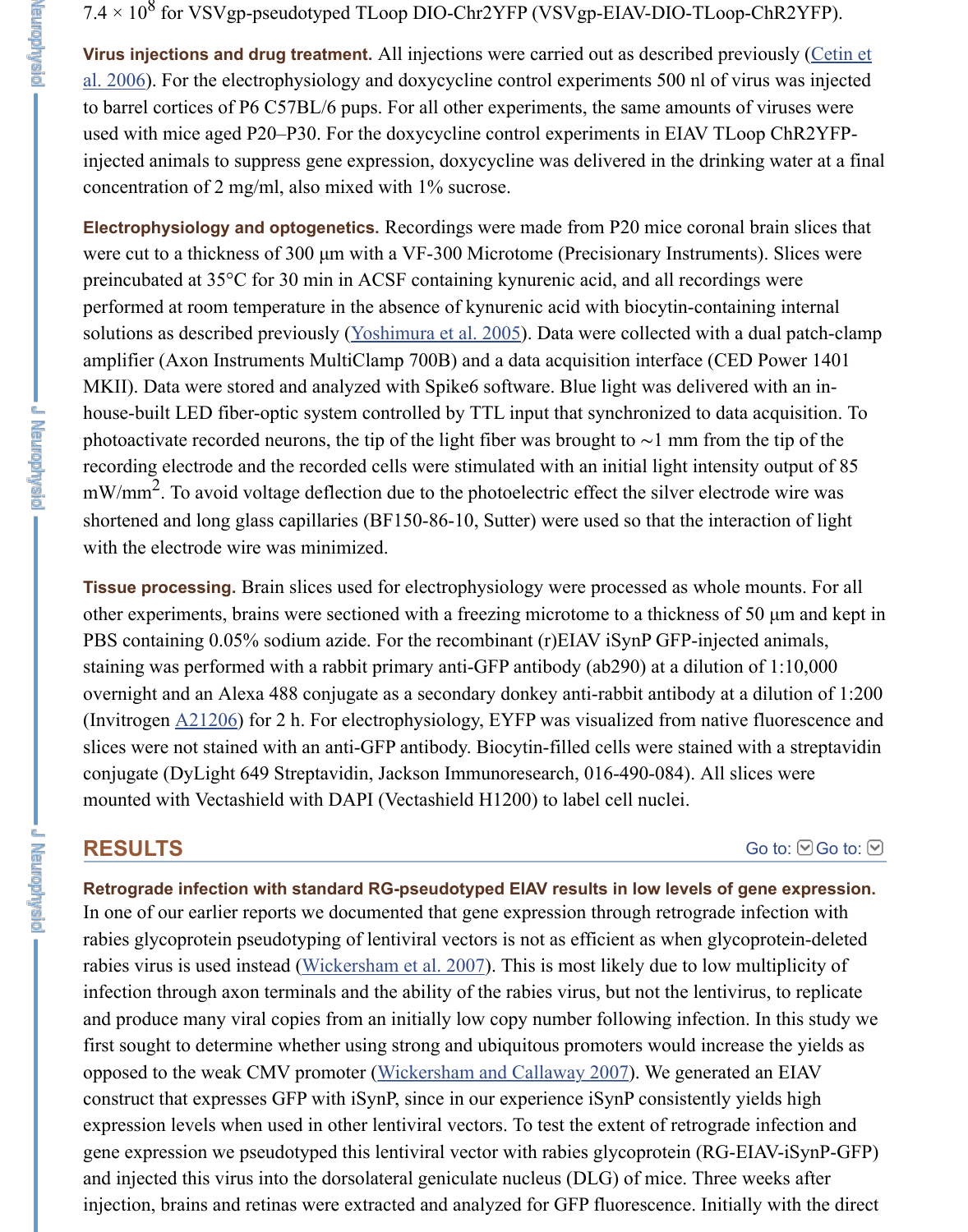exemplified by images of visual cortex (<u>Fig. 1*B*</u>), superior colliculus (Fig. 1*E*), and re [are kn](https://www.ncbi.nlm.nih.gov/pmc/articles/PMC4044340/figure/F1/)own to project to the virus injection site in the DLG.



### [Fig. 1.](https://www.ncbi.nlm.nih.gov/pmc/articles/PMC4044340/#B40)

Rabies glycoprotein pseudotyping of recombinant equine infectious anemia [virus \(r](https://www.ncbi.nlm.nih.gov/pmc/articles/PMC4044340/figure/F1/)EIAV) improved synapsin promoter (iSynP) GFP does not allow robust expression [but allows](https://www.ncbi.nlm.nih.gov/pmc/articles/PMC4044340/#B4) [immunodetection of neurons projecting to the injection site. Three](https://www.ncbi.nlm.nih.gov/pmc/articles/PMC4044340/#B24) weeks after virus **...**

Although extensive labeling with RG-E[IAV-iSy](https://www.ncbi.nlm.nih.gov/pmc/articles/PMC4044340/figure/F1/)nP-GFP could only b[e seen af](https://www.ncbi.nlm.nih.gov/pmc/articles/PMC4044340/figure/F1/)ter anti remained interested in the possibility that the levels of gene expression with this vect sufficient for optogenetic experiments. For this purpose we swapped GFP with channel YFP(H134R) (Ch[R2YFP](https://www.ncbi.nlm.nih.gov/pmc/articles/PMC4044340/figure/F1/)), which is a light-gated cation channel that can depolarize or [influx when blue](https://www.ncbi.nlm.nih.gov/pmc/articles/PMC4044340/figure/F1/) light changes its conformation (Nagel et al.  $2005$ ). We pseudotyped vector with rabies glycoprotein (RG-EIAV-iSynP-ChR2YFP) and injected the virus in regions, hoping to get sufficient levels of expression in order to perform fluorescence targeted recordings and directly photoactivate the recorded neurons. Although the tite viruses were similar to that of the GFP-expressing viruses (see MATERIALS AND METHO injection there was no detectable fluorescence in  $300$ - $\mu$ m brain slices at the injection elsewhere. Despite the inability to directly identify and record from potentially infect attempted to evoke photocurrents in neurons recorded at the injection sites, as well as that might be generated by direct activation of neurons connected to the recorded neurons, were detected. Since we could not record directly from neurons that were potentially invisible levels of the gene product we decided t[o build an approac](https://www.ncbi.nlm.nih.gov/pmc/articles/PMC4044340/#B25)h that will allow u

Strong ChR2YFP expression levels are needed in order to optogenetically drive action neurons (Boyden et al. 2005; Nagel et al. 2003; Zhang et al. 2008). Our goal was to de retrogradely infecting viral tool that would allow us to both do fluorescence-mediated electrophysiology and optogenetic photostimulation experiments. Retrograde infection numbers of neurons was observed, and the method revealed inputs to injection sites; clear that further development of the technique was required in order to express gene

**TLoop EIAV vectors produce high levels of gene expression with an early onset.**  $\Gamma$ RNA viruses (such as rabies virus and vesicular stomatitis virus) have evolved polym continuously transcribe vast copies of their mRNAs, including those that encode their this creates a positive feedback loop. We thought that by mimicking such a positive f

**L Anthonysis**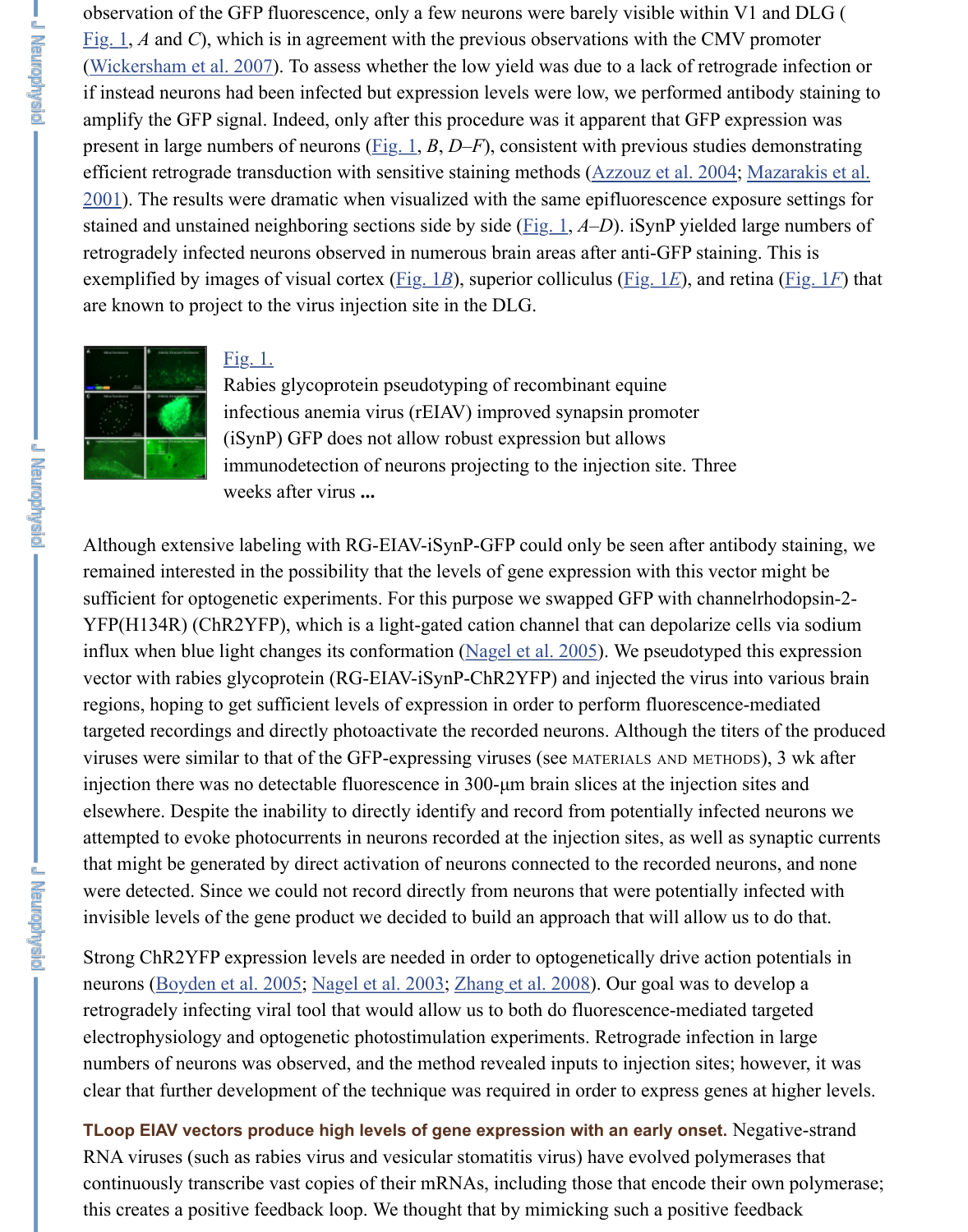tTA together with  $\Gamma$  together with  $\Gamma$  Tet promoter, this would start a positive feedback loop and  $\Gamma$ that would generate sufficient amounts of ChR2YFP in order to allow photoactivation infected neurons. We put this idea to test by using a Tet promoter cassette followed b reading frame containing ChR2YFP and tTA linked with a ribosome skipping 2A pepth al. 2004; Tang et al. 2009). We then pseudotyped this virus with rabies glycoprotein (RG-EIA) ChR2YFP) and tested the resulting vector by injecting barrel cortices of mice. Three analyzed the brains of these mice postmortem. As seen in 300-µm-thick unstained live ChR2YFP expression is readily visible in the neurons projec[ting to the area of](https://www.ncbi.nlm.nih.gov/pmc/articles/PMC4044340/#B5) injection made it possible to do electrophysiological recordings from retrogradely infected neurons.



#### Fig. 2.

TLoop rEIAV vector is able to express robust channelrhodopsin-2- YFP (ChR2YFP) after retrograde uptake as visualized with native fluorescence. Injection site at the S1 barrel field (BF) is [conveniently marked with the glial expression since the virus is](https://www.ncbi.nlm.nih.gov/pmc/articles/PMC4044340/#B35) **...**

To show that the ChR2YFP expression levels driven by the TLoop rEIAV are sufficient photoactivation, we performed electrophysiological recordings 12 days after injection  $300$ - $\mu$ m-thick brain slices and were able to readily visualize ChR2YFP expression in the areas that project to the site of initial infection ( $\underline{Figs. 2}$  and  $\underline{3}$ ). We then patched the [performed whol](https://www.ncbi.nlm.nih.gov/pmc/articles/PMC4044340/figure/F2/)e [cell rec](https://www.ncbi.nlm.nih.gov/pmc/articles/PMC4044340/figure/F2/)ordings to determine whether action potentials could be reliably these retrogradely infected neurons after blue light stimulation. In retrogradely infect were able to evoke action potentials with 2-ms-duration LED pulses delivered by a m fiber-optic cable positioned  $\sim$ 1 mm above the recorded neurons with an initial output mW/mm<sup>2</sup> (Fig. 3). The reliability of action potential generation in recorded neurons solution amount of expression is suitable for future optogenetic studies of projection neurons. illustrates results from a retrogradely infected neuron in retrosplenial granular cortex injection into S1 barrel cortex. We performed similar experiments in brain slices from mice in which barrel cortices were injected. We recorded from neurons in a broad range of projection. neurons and successfully obtained light-induced re[sponses](https://www.ncbi.nlm.nih.gov/pmc/articles/PMC4044340/figure/F2/) in a[ll](https://www.ncbi.nlm.nih.gov/pmc/articles/PMC4044340/figure/F3/) of them, including neurons and successfully obtained light-induced responses in all of them, including n following structures: substantia innominata, primary motor area layer V, secondary n posterior parietal association area layer V, lateral preoptic area, ventral posteromedial globus pallidus, secondary motor area layer VI, and secondary somatosensory cortex

#### Fig. 3.

Retrograde infection using TLoop rEIAV ChR2YFP viruses allows

L PREFOURCE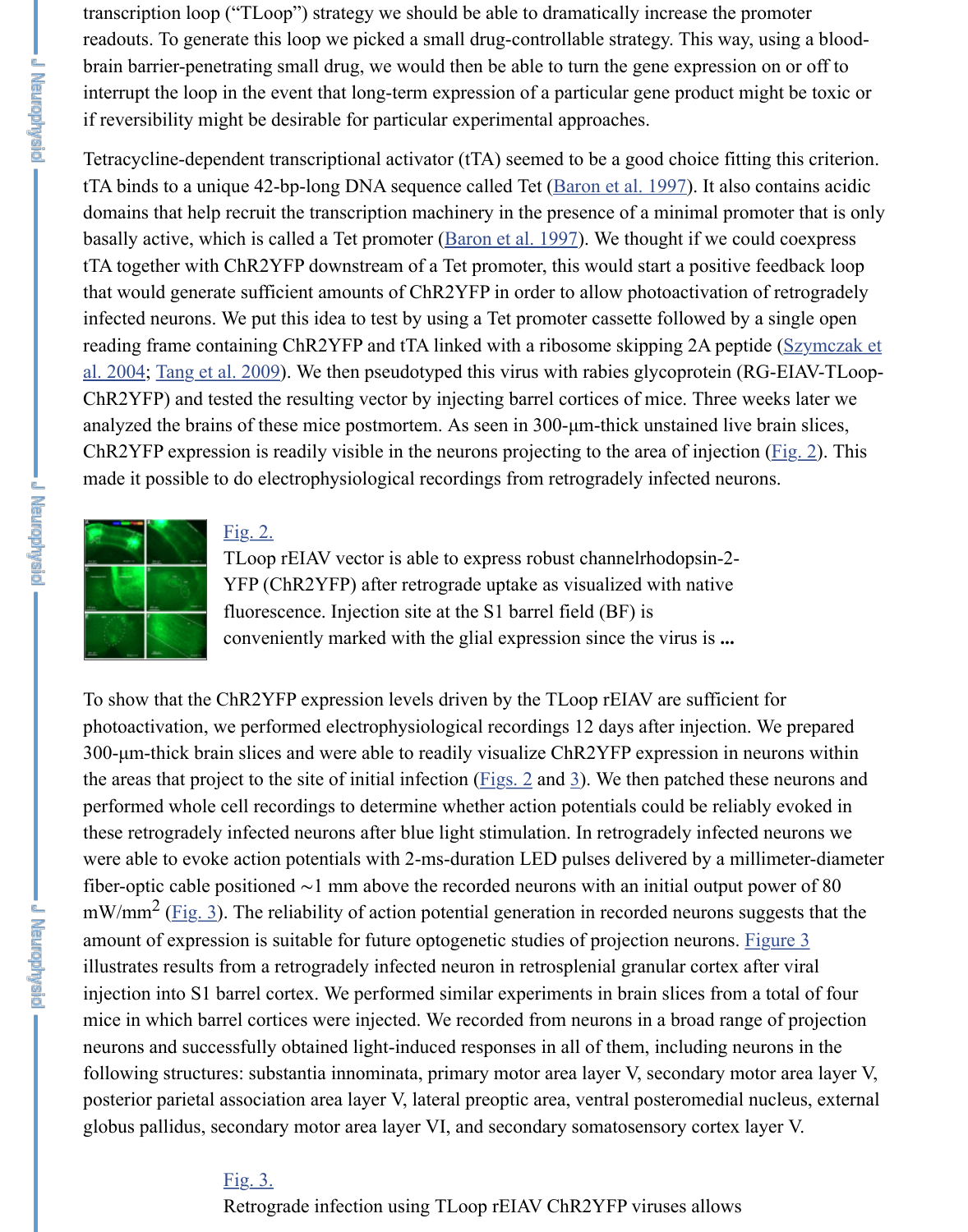retrogradely infected neurons were indistinguishable from their neighboring neurons that had not been infected (*Fig. 4A*). Furthermore, in general, the morphology of dendrites and axons of [neurons all throu](https://www.ncbi.nlm.nih.gov/pmc/articles/PMC4044340/figure/F3/)ghout the brain appeared normal ( $Fig. 4$ , *C* and *D*). However, we did morphological abnormalities at least in a few neurons, which looked like dendritic ag swellings (*Fig. 4B*). Despite the overall normal appearance of neurons infected under uncontrolled expression from TLoop vectors might lead to abnormalities, particularly conditions where viral transduction could be more efficient. Furthermore, other gene require high expression levels to be effective might be more detrimental than ChR2 and with the TLoop system in the future. Therefore, even though overall the ChR2-expre appeared healthy, it may be desirable for researchers to suppress expression of other to delay expression until needed.



**U Mandrando** 

**I** Like the Pierre of

### Fig. 4.

Neurons that are infected retrogr[adely](https://www.ncbi.nlm.nih.gov/pmc/articles/PMC4044340/figure/F4/) by the TLoop rEIAV [C](https://www.ncbi.nlm.nih.gov/pmc/articles/PMC4044340/figure/F4/)hR2YFP virus can continue expressing the gene products as long as 6 mo. A layer V pyramidal neuron cell body is shown at high magnification with a nucleus that is indistinguishable from neighboring **...**

**Drug-controllable expression with TLoop EIAV vectors.** The tTA transcription facto the ligand doxycycline, should no longer induce transcription efficiently. We therefore gene expression could be suppressed in mice that were injected in the barrel cortex w TLoop-ChR2YFP [by sup](https://www.ncbi.nlm.nih.gov/pmc/articles/PMC4044340/figure/F4/)plying doxycycline in their drinking water  $(n = 2)$  while littermates in the integral of the integral or  $n = 2$ ) while littermates in the integral or  $n = 2$ [on the same day](https://www.ncbi.nlm.nih.gov/pmc/articles/PMC4044340/figure/F4/) were kept as controls  $(n = 2)$ . After 2 wk both control mice exhibited fluorescence in vast numbers of neurons at the injection site (somatosensory barrel cortex; Fig. 5,  $\alpha$ **C** and  $D$ ) and sites of retrograde uptake (substantia innominata, primary motor area lay motor area layer V, posterior parietal association area layer V, lateral preoptic area, ve posteromedial nucleus, external globus pallidus, secondary motor area layer VI, and somatosensory cortex layer V). However, the mice that were given 2 mg/ml of doxyc the drinking water exhibited almost undetectable levels of expression, mostly in glia injection site at somatosensory barrel cortex (Fig. 5,  $A$  and  $B$ ). These results show that the TLoop rEIAV system can be effectively suppressed by doxycycline in vivo. The residual expression of  $\mu$ seen in glia may be due to high copy uptake in infected cells; therefore, increasing the doxycycline or regular intraperitoneal injections might be desirable if complete shutdown is also all the shutdown is required. For many practical purposes this method might be useful whenever high levels of general not wanted.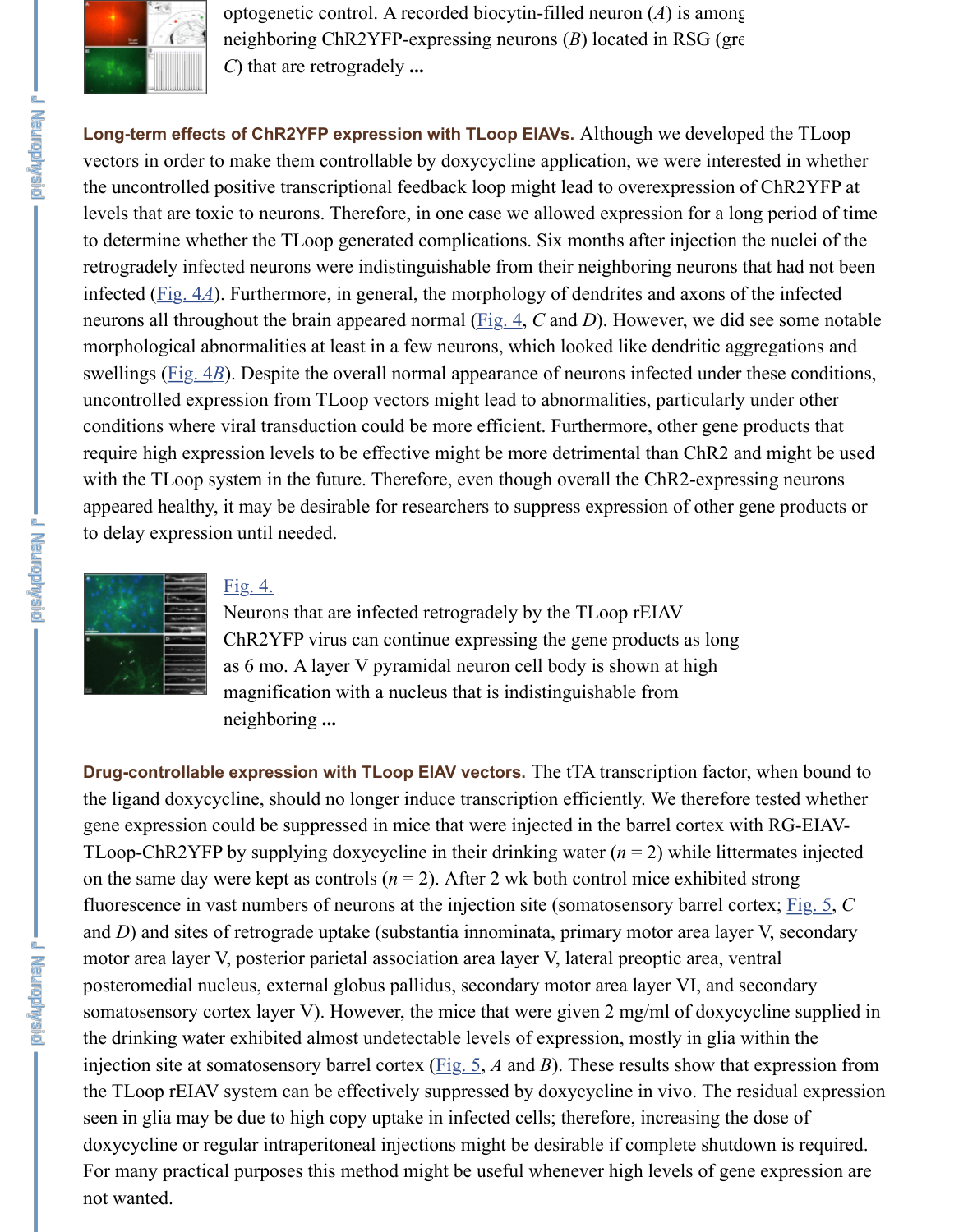desired in order t[o compe](https://www.ncbi.nlm.nih.gov/pmc/articles/PMC4044340/figure/F5/)nsate for inefficient infection. We thought that the TLoop system of [be beneficial und](https://www.ncbi.nlm.nih.gov/pmc/articles/PMC4044340/figure/F5/)er other conditions in which enhanced gene expression is desired. For developmental studies are sometimes hindered by the long time period required to obtain sufficient sufficient gene expression from nontoxic vectors such as lentiviruses. We therefore produced a lentivirus expressing DsRedX and pseudotyped with the more typical VSV glycoprot EIAV-TLoop-DsRedX). As expected from our experience with rabies glycoprotein-p vectors, we observed that the expression with the VSVgp-pseudotyped TLoop rEIAV efficient. Of particular note, we observed robust gene expression in neurons as early barrel cortex injected with VSVgp-EIAV-TLoop-DsRedX (Fig. 6*A*). Therefore, in ad of the TLoop system in cases where viral infection is inefficient, this system is also li advantageous for experiments requiring fast gene expression, such as developmental short time windows.



### Fig. 6.

Early-onset and Cre-conditional expression with TLoop vectors. Native fluorescence can be detected as early as 48 h after injection in mouse barrel cortex with TLoop EIAVs (*A*). A DsRedXexpressing TLoop rEIAV virus was pseudotyped with vesicular stomatitis **...**

We further tested whether TLoop vectors can be used for conditional expression in C neurons. We produced a DIO-based (Atasoy et al. 2008; Cardin et al. 2009) Cre-conditional TLO EIAV vector to utilize cell type-specific Cre transgenic mouse lines for the study of individual neuronal neuronal neuronal neuronal neuronal neuronal neuronal neuronal neuronal neuronal neuronal neuronal neuronal neuronal subtypes. We inje[cted VS](https://www.ncbi.nlm.nih.gov/pmc/articles/PMC4044340/figure/F6/)Vgp-EIAV-DIO-TLoop-CHR2YFP into the barrel cortex of [and observed Ch](https://www.ncbi.nlm.nih.gov/pmc/articles/PMC4044340/figure/F6/)R2YFP expression 5 days after injection (Fig. 6*B*). The presence of Chr2YFP-labeled pyramidal neurons without immunoenhancement and the lack of g inhibitory interneuron morphologies at the site of injection suggested that the recombination specific to the Nex-Cre-expressing pyramidal neurons.

### **DISCUSSION**

In this study we demonstrated that with a positive transcriptional feedback loop ("TL blood-brain barrier-penetrating drug-[controllable transc](https://www.ncbi.nlm.nih.gov/pmc/articles/PMC4044340/#B3)r[iption system, it is](https://www.ncbi.nlm.nih.gov/pmc/articles/PMC4044340/#B8) possible t efficient retrograde delivery of gene products from rEIAV-based lentiviral vectors. The possible to perform optogenetic photoactivation experiments and fluorescence-guide recordings targeted to neurons selected on the basis of thei[r projec](https://www.ncbi.nlm.nih.gov/pmc/articles/PMC4044340/figure/F6/)tions to the virus in

- Meydonghaid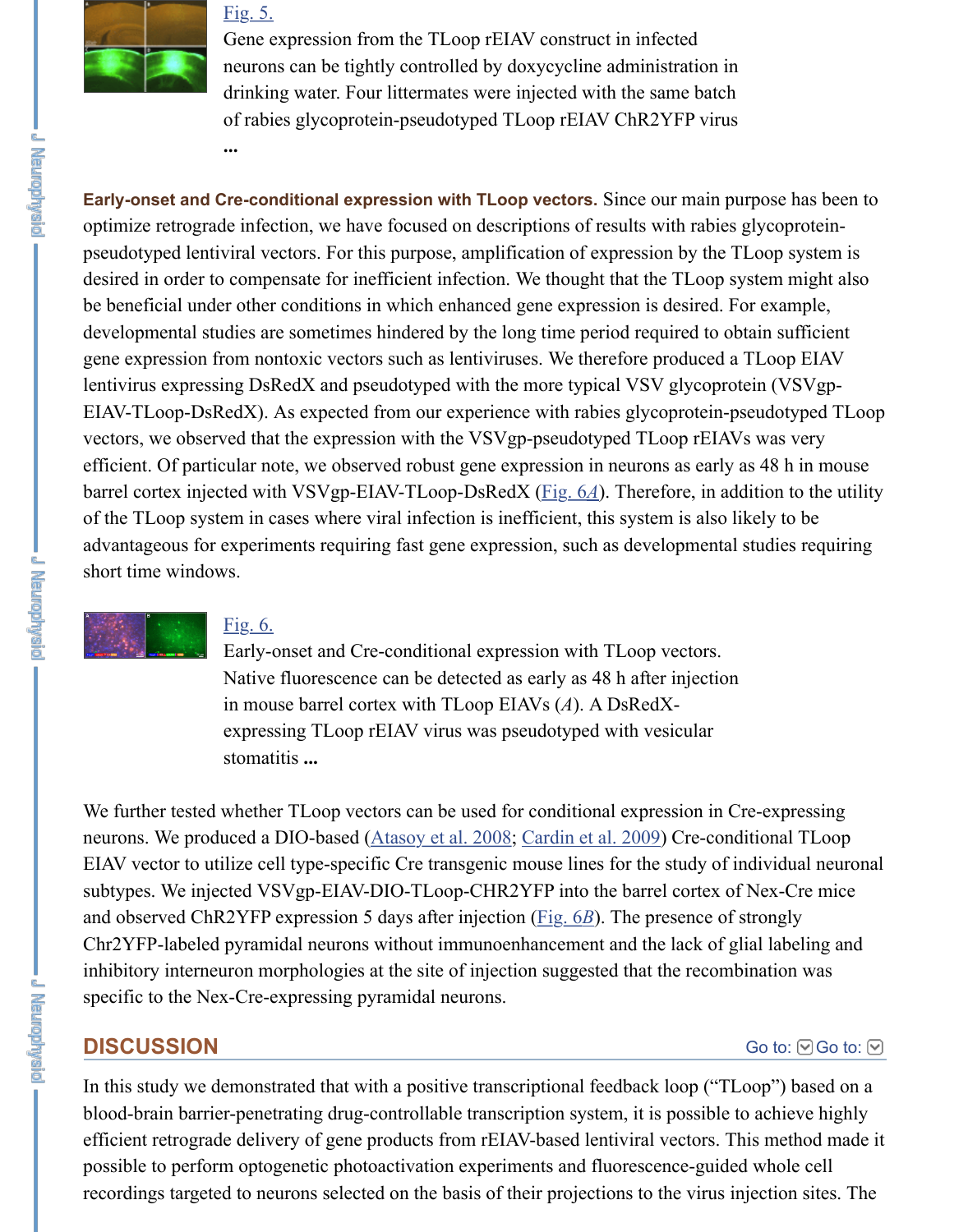ON (Toniatti et al. 2004). Using the TLoop strategy with a Tet ON promoter should also allow researchers to activate gene expression by doxycycline administration. For example, applications or long-term experiments in primates, it may be desirable to have a drug of gene delivery.

There are several current strategies that all[ow retrograde i](https://www.ncbi.nlm.nih.gov/pmc/articles/PMC4044340/#B41)nfection-mediated gene exp example, recombinant adeno-associated virus (rAAV) vectors have been used in a va order to retrogradely infect and express gene products in motor neurons after intramuscular vectors. delivery (Kaspar et al. 2003; Stepien et al. 2010). However, the efficiency of the retrograde up been reported to be low with rAAVs injected into the brain (Burger et al. 2004; Hollis Towne et al. 2009; Xu et al. 2005). Since studies using such reagents in the central ne typic[ally require antibod](https://www.ncbi.nlm.nih.gov/pmc/articles/PMC4044340/#B37)y staining to visualize fluorescent protein, it would seem unl approaches would be suitable for optogenetics experiments requiring high levels of g unless an additional sensitive genetic amplification method such as Cre-mediated rec (Aronoff et al. 2010; Chen et al. 2013) is utilized. While incorporation of the TLoop vectors has the potential to overcome this limitation, in our experience the numbers of retrogradely infected with AAV are much lower than with RG-pseudotyped lentivirus the basis for our choice of lentiviral vectors in the experiments described here. Future using rA[AVs for retrograde](https://www.ncbi.nlm.nih.gov/pmc/articles/PMC4044340/#B15) i[nfection might bene](https://www.ncbi.nlm.nih.gov/pmc/articles/PMC4044340/#B34)fit from studies using rAAV serotype screen for more efficient rAAV serotypes for retrograde upt[ake, and/or incorpo](https://www.ncbi.nlm.nih.gov/pmc/articles/PMC4044340/#B7)ration [strategies such as](https://www.ncbi.nlm.nih.gov/pmc/articles/PMC4044340/#B38) t[he TLoop syste](https://www.ncbi.nlm.nih.gov/pmc/articles/PMC4044340/#B41)m in order to achieve high gene expression levels.

**J Neurophysic** 

**Le Propredentatio** 

An attenuated HSV-1 vector carrying a EF1a promoter and ChR2YFP produced by B used for retrograde infection resulting in successful optical control of neurons (Lima However, the authors report that the expression of the ChR2YFP recedes after 10 day [The remaining HSV](https://www.ncbi.nlm.nih.gov/pmc/articles/PMC4044340/#B2)-[1 genes expressed](https://www.ncbi.nlm.nih.gov/pmc/articles/PMC4044340/#B11) from the prepared vectors plus a possible imn particular concerns for long-term expression with this method. We and others have pre generated ChR2-expressing glycoprotein-deleted rabies vectors and successfully utili short-term optogenetic control of retrogradely infected neurons (Apicella et al. 2012;  $2012$ ; Kress et al. 2013; Osakada et al. 2011). However, with this method long-term of currently not possible because of the toxicity-associated degradation of infected neur

Rabies glycoprotein pseudotyping of lentiviral vectors has been previously used for retragation delivery (Azzouz et al. 2004; Kato et al. 2007, 2011; Kinoshita et al. 2012; Mazaraki Stepien et al. 2010). Use of VSVgp C-terminal domains in order to generate a [chimeric rabies](https://www.ncbi.nlm.nih.gov/pmc/articles/PMC4044340/#B22) glycoprotein seems to increase transduction efficiencies of the pseudotyped HIV-base vectors in vivo (Kato et al. 2007, 2011). A combinatorial approach that uses a tet proan HIV-based lentiviral vector for retrograde infection combined with a local infection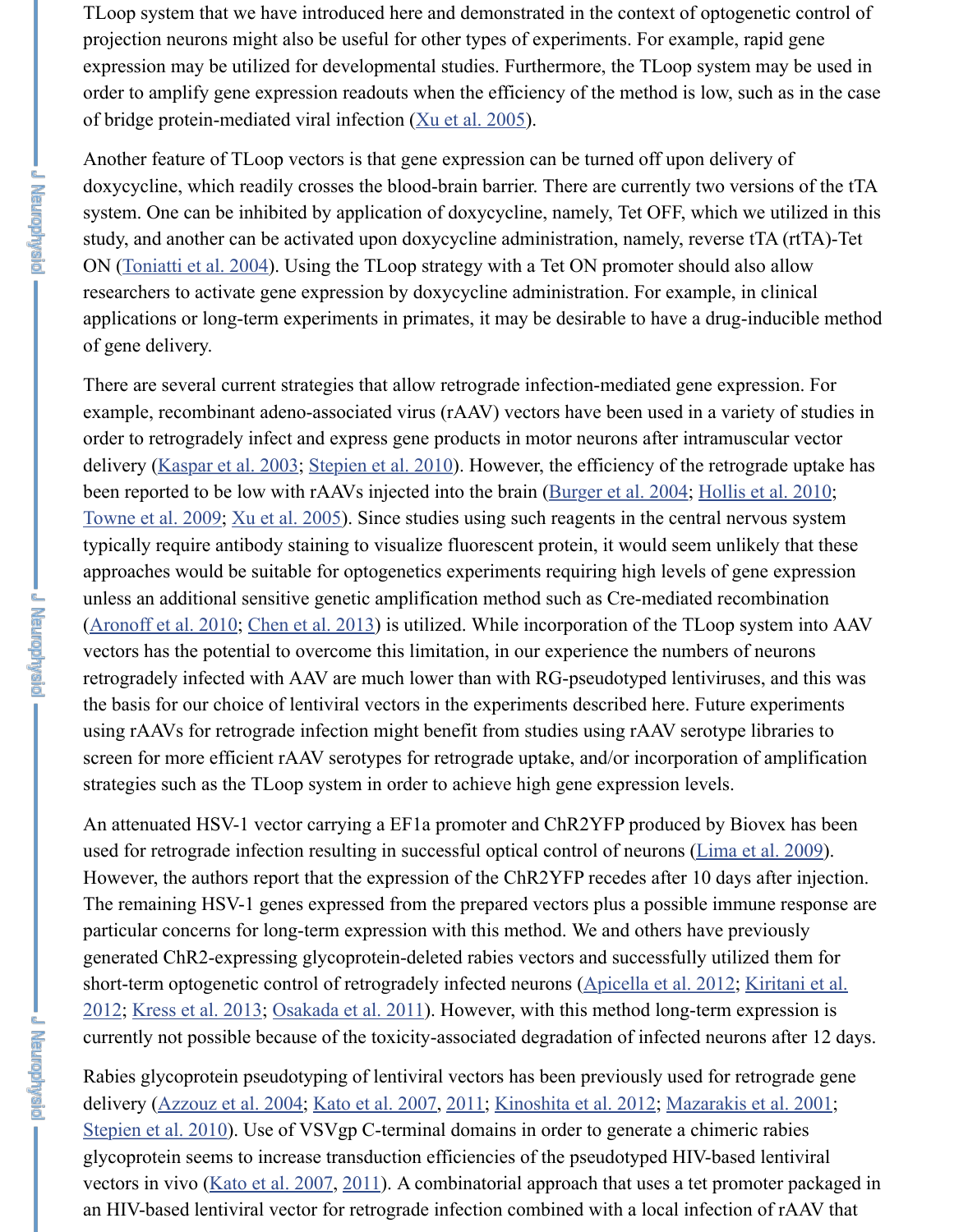with the TLoop vectors by using a locally infecting rAAV to express Cre-recombinas with the Cre-dependent TLoop virus we have described (EIAV-DIO-TLoop-CHR2YI system gene expression levels would be suitable for optogenetic experiments, as we have demonstrated. Regardless of any advantages of combinatorial approaches, in cases w necessary, the RG-EIAV-TLoop-ChR2YFP vector that we have described here has the requiring only a single viral injection and does not require the precise matching of a second viral injection to a site that overlaps with retrogradely infected neurons.

In this study we also demonstrated successful implementation of Cre-recombinase-mediated generalism. expression using EIAV-DIO-TLoop-CHR2YFP vectors. We performed this via testin of a VSVgp-pseudotyped EIAV-DIO-TLoop-CHR2YFP vector in Nex-Cre mouse line observed that TLoop expression matched the expected Nex-Cre expression pattern. N promoter drives expression well in glia, and lentiviruses infect glia efficiently. This c from the images of the injected sites presented in this study (e.g.,  $Figs. 2$  and 5). We if there was nonspecific recombination with the Cre-dependent TLoop system we would site of injection. We did not see any expression in glia at the site of injection and therefore concluded then that the recombination was specific. Moreover, there was not any visible fluorescence producing HEK293 cells, while a regular TLoop construct fluoresces brightly in thes Further evidence for selectivity is the fact that no inhibitory cortical neuronal morpho visible at the sites of infection as expected since Cre is only expressed in excitatory r Cre line. Given the relatively large capacity of lentiviral genome and early-onset drug dependent expression capability, this method may be useful in future studies that would be these features.

Given the success of the TLoop strategy for obtaining high levels [of ChR](https://www.ncbi.nlm.nih.gov/pmc/articles/PMC4044340/figure/F2/)2 e[xp](https://www.ncbi.nlm.nih.gov/pmc/articles/PMC4044340/figure/F5/)ression control of the activity of projection neurons, we expect that this system will also have variety of other approaches where infection efficiency is low but high levels of gene required. While we have demonstrated this system in the context of lentiviral vectors system should be able to be incorporated into any viral vector where transcription can the Tet promoter, including AAV and adenoviral vectors. This system might also be used to  $\alpha$ levels of gene expression in transgenic or knockin mouse lines. In addition to express the use of the TLoop system in retrogradely infecting viruses, we expect that it will a expression of other optogenetic tools that inactivate neurons or for expression of gen calcium indicators to preferentially visualize activity of neurons that project to certain

# **GRANTS**

**Their** 

**Lenguage** 

- J Renephysic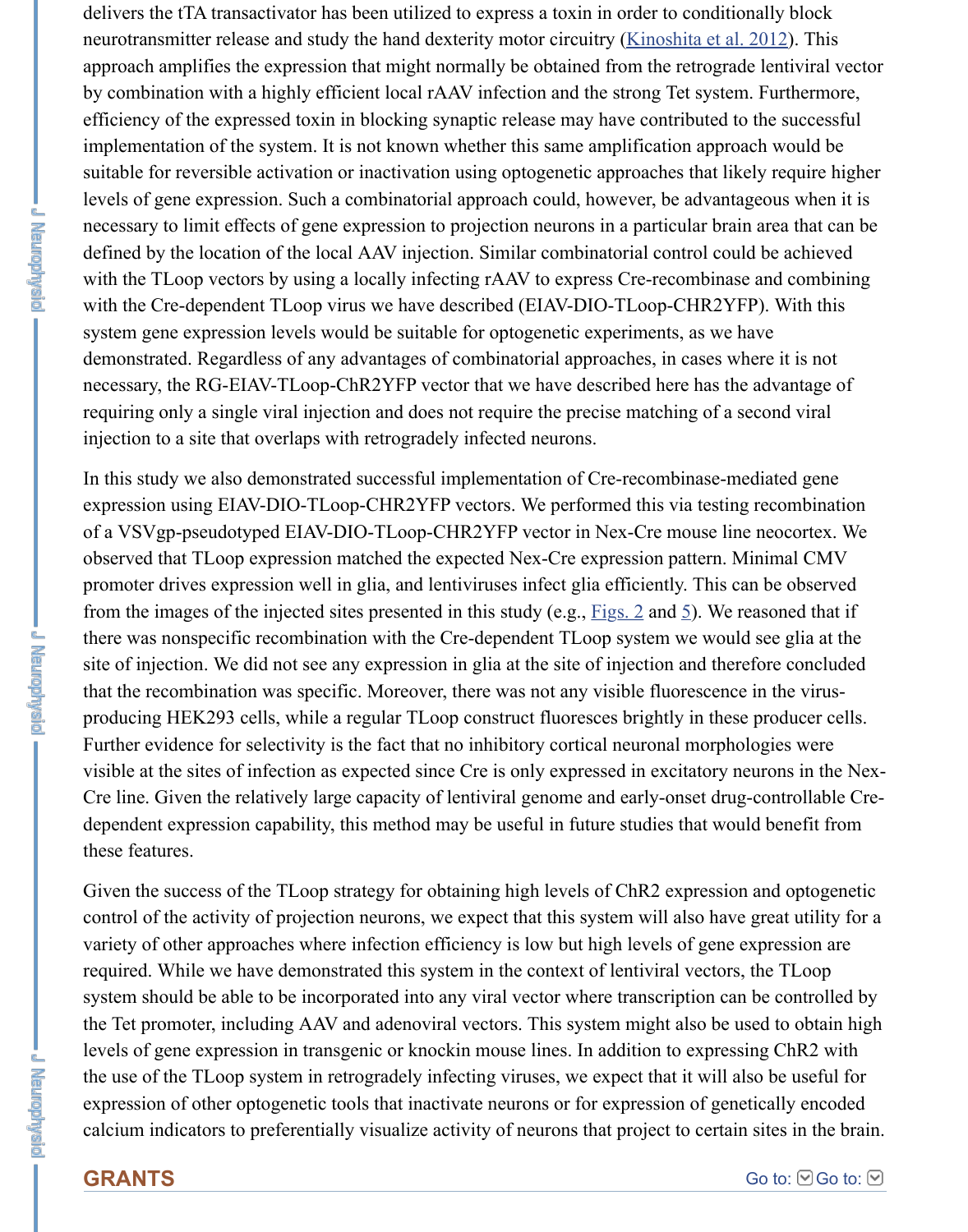$\min_{i=1}$ , A.C. and E.M.C. analyzed data; A.C. and E.M.C. interpreted results of prepared figures; A.C. and E.M.C. drafted manuscript; A.C. and E.M.C. edited and re A.C. and E.M.C. approved final version of manuscript.

## **ACKNOWLEDGMENTS**

We thank the director of the Gene Transfer, Targeting and Therapeutics Core Facility his assistance in some of the virus preparations and titer quantification. We also than kindly providing the necessary initial rEIAV components.

# **REFERENCES**

**England** 

**J Navightysic** 

**URNANGRANDING** 

- Apicella AJ, Wickersham IR, Seung HS, Shepherd GM. Laminarly orthogonal excitation spiking and low-threshold-spiking interneurons in mouse motor cortex. J Neuroso 7033, 2012 [PMC free article] [PubMed]
- Aronoff R, Matyas F, Mateo C, Ciron C, Schneider B, Petersen CC. Long-range connectionmouse primary somatosensory barrel cortex. Eur J Neurosci 31: 2221-2233, 2010
- Atasoy D, Aponte Y, Su HH, Sternson SM. A FLEX switch targets Channelrhodopsin cell types for imaging and long-range circuit mapping. J Neurosci 28: 7025–7030 [PMC free article] [PubMed]
- Azzouz M, Ralph GS, Storkebaum E, Walmsley LE, Mitrophanous KA, Kingsman S Mazarakis ND. VEGF delivery with retrogradely transported lentivector prolongs mouse ALS model. Nature 429: 413–417, 2004 [PubMed]
- Baron U, Gossen M, Bujard H. Tetracycline-controlled transcription in eukaryotes: no transactivat[ors with graded tra](https://www.ncbi.nlm.nih.gov/pmc/articles/PMC3377057/)n[sactivatio](https://www.ncbi.nlm.nih.gov/pubmed/22593070)n potential. Nucleic Acids Res 25: 2723 [PMC free article] [PubMed]
- Boyden ES, Zhang F, Bamberg E, Nagel G, Deisseroth K. Millisecond-timescale, gene targeted optical control of neural activity. Nat Neurosci 8:  $1263-1268$ ,  $2005$  [Pub
- Burger C, Gorbatyuk OS, Velardo MJ, Peden CS, Williams P, Zolotukhin S, Reier PJ [Muzyczka N. Rec](https://www.ncbi.nlm.nih.gov/pmc/articles/PMC2593125/)o[mbinant A](https://www.ncbi.nlm.nih.gov/pubmed/18614669)AV viral vectors pseudotyped with viral capsids from 2, and 5 display differential efficiency and cell tropism after delivery to different central nervous system. Mol Ther 10: 302–317, 2004 [PubMed]
- Cardin JA, Carlen M, Meletis K, Knoblich U, Zhan[g F, Deiss](https://www.ncbi.nlm.nih.gov/pubmed/15164063)eroth K, Tsai LH, Moor fast-spiking cells induces gamma rhythm and controls sensory responses. Nature 2009 [PMC free article] [PubMed]
- Ceti[n A, Komai S, El](https://www.ncbi.nlm.nih.gov/pmc/articles/PMC146828/)ia[va M, Se](https://www.ncbi.nlm.nih.gov/pubmed/9207017)eburg PH, Osten P. Stereotaxic gene delivery in the r Protoc 1: 3166–3173, 2006 [PubMed]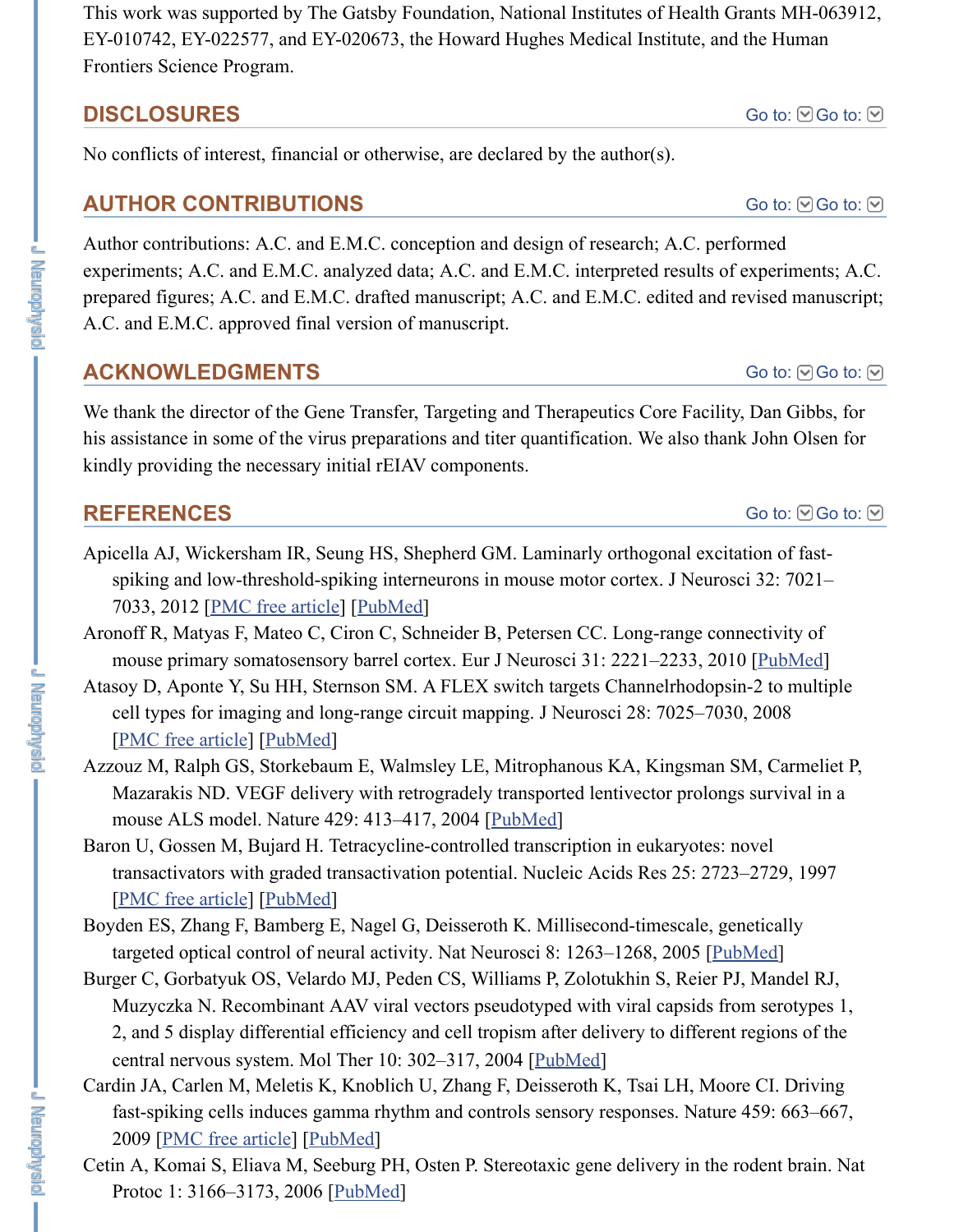- light-driven proton pumps. Nature 463: 98–102, 2010 <u>[PMC free article</u>] [<u>PubMe</u>
- Gossen M, Bujard H. Tight control of gene expression in mammalian cells by tetracy responsive promoters. Proc Natl Acad Sci USA 89: 5547-5551, 1992 [PMC free [PubMed]
- Hollis ER[, 2nd, Jamshidi P,](https://www.ncbi.nlm.nih.gov/pmc/articles/PMC3554860/) [Lorenzana](https://www.ncbi.nlm.nih.gov/pubmed/23235832) AO, Lee JK, Gray SJ, Samulski RJ, Zheng B, Transient demyelination increases the efficiency of retrograde AAV transduction. 1496–1500, 2010 [PMC free article] [PubMed]
- Kaspar B[K, Llado](https://www.ncbi.nlm.nih.gov/pubmed/23792559) J, Sherkat N, Rothstein JD, Gage FH. Retrograde viral delivery of survival in a mouse ALS model. Science 301: 839–842, 2003 [PubMed]
- Kato S, Inoue K, Kobayashi K, Yasoshima Y, Miyachi S, Inoue S, Hanawa H, Shima Efficient gene transfer via retrograde transport in rode[nt and primate bra](https://www.ncbi.nlm.nih.gov/pmc/articles/PMC2939492/)ins using immunodeficiency virus type 1-based vector pseudotyped with rabies virus glyco Gene Ther 18: 1141–1151, 2007 [PubMed]
- Kat[o S, Koba](https://www.ncbi.nlm.nih.gov/pubmed/1319065)yashi K, Inoue K, Kuramochi M, Okada T, Yaginuma H, Morimoto K, Takada M. A lentiviral strategy for highly efficient retrograde gene transfer by ps fusion envelope glycoprotein. Hum Gene Ther 22: 197–206, 2011 [PubMed]
- Kinoshita M, Matsui [R, Kato S, Hasega](https://www.ncbi.nlm.nih.gov/pmc/articles/PMC2927074/)w[a T, Kasa](https://www.ncbi.nlm.nih.gov/pubmed/20502445)hara H, Isa K, Watakabe A, Yama Nishimura Y, Alstermark B, Watanabe D, Kobayashi K, Isa T. Genetic dissection for hand dexterity in primates. Nature 487: 235–238, 2012 [Pu[bMed\]](https://www.ncbi.nlm.nih.gov/pubmed/12907804)
- Kiritani T, Wickersham IR, Seung HS, Shepherd GM. Hierarchical connectivity and specific dynamics in the corticospinal-corticostriatal microcircuit in mouse motor Neurosci 32: 4992–5001, 2012 [PMC free article] [PubMed]
- Kress GJ, Yamawaki N, Wokosin DL[, Wickers](https://www.ncbi.nlm.nih.gov/pubmed/17944573)ham IR, Shepherd GM, Surmeier DJ. cortical innervation of striatal projection neurons. Nat Neurosci 16: 665–667, 2013 [PMC free article] [PubMed]
- Kuhn B, Ozden I, Lampi Y, Hasan MT, Wang SS. An amplified promo[ter system](https://www.ncbi.nlm.nih.gov/pubmed/20954846) for expression of calcium indicator proteins in the cerebellar cortex. Front Neural Circuits 6: 2012 [PMC free article] [PubMed]
- Lima SQ, Hromadka T, Znamenskiy P, Zador AM. PINP: a ne[w method](https://www.ncbi.nlm.nih.gov/pubmed/22722837) of tagging n populations for identification during in vivo electrophysiological recording. PloS 2009 [PMC free article] [PubMed]
- Luo L, Callaway EM, Svoboda K. [Genetic dissection](https://www.ncbi.nlm.nih.gov/pmc/articles/PMC3329752/) [of neural c](https://www.ncbi.nlm.nih.gov/pubmed/22492054)ircuits. Neuron 57: 6 [PMC free article] [PubMed]
- Mazarakis ND, Azzouz M, Rohll JB, Ellard FM, Wilkes FJ, Olsen AL, Carter EE, Barber RD, Azzouz M, Rohll JB, Ellard FM, Wilkes FJ, Olsen AL, Carter EE, Ba [Baban DF, Kingsm](https://www.ncbi.nlm.nih.gov/pmc/articles/PMC4085670/)[an SM, K](https://www.ncbi.nlm.nih.gov/pubmed/23666180)ingsman AJ, O'Malley K, Mitrophanous KA. Rabies glycoprotein pseudotyping of lentiviral vectors enables retrograde axonal transport and access to the access to

**URMANNEN**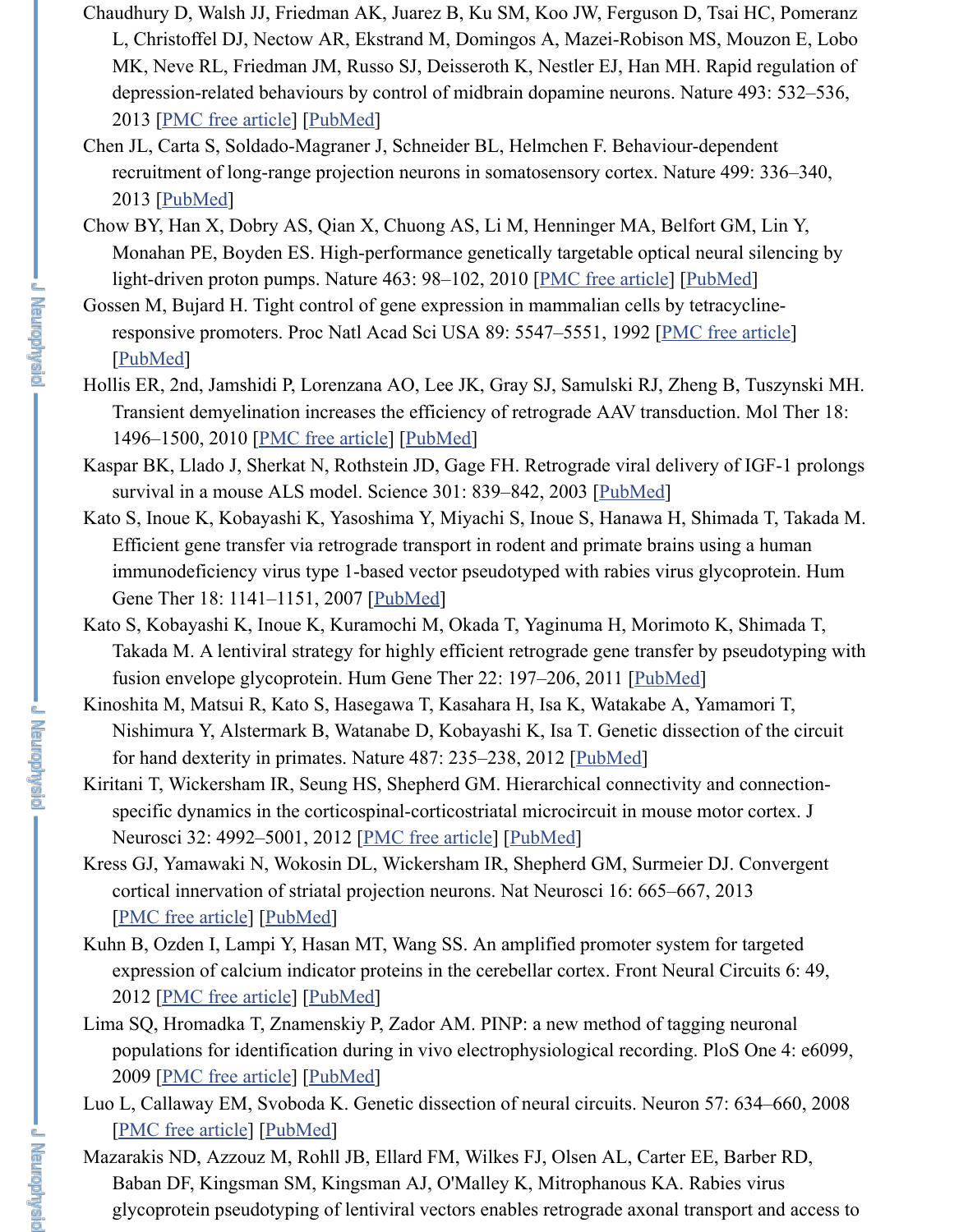- Nathanson JL, Yanagawa Y, Obata K, Callaway EM. Preferential labeling of inhibito excitatory cortical neurons by endogenous tropism of adeno-associated virus and vectors. Neuroscience 161: 441–450, 2009 [PMC free article] [PubMed]
- Olsen JC. Gene transfer vectors derived from e[quine infe](https://www.ncbi.nlm.nih.gov/pubmed/16360690)ctious anemia virus. Gene T 1487, 1998 [PubMed]
- Osakada F, Mori T, Cetin AH, Marshel JH, Virgen B, Callaway EM. New rabies virus monitoring and manipulating activity and [gene expression](https://www.ncbi.nlm.nih.gov/pmc/articles/PMC283525/) in [defined](https://www.ncbi.nlm.nih.gov/pubmed/14615590) neural circuits. 617–631, 2011 [PMC free article] [PubMed]
- Schnutgen F, Doerflinger N, Calleja C, Wendling O, Chambon P, Ghyselinck NB. A strategy fo[r monitor](https://www.ncbi.nlm.nih.gov/pubmed/8602510)ing Cre-mediated recombination at the cellular level in the m Biotechnol 21: 562–565, 2003 [PubMed]
- Sena-Esteves M, Tebbets JC, Steffens S, Crombleholme T, Flake AW. Optimized largeproduction of high titer lentivirus vector pse[udotypes. J Virol](https://www.ncbi.nlm.nih.gov/pmc/articles/PMC2728494/) [Methods](https://www.ncbi.nlm.nih.gov/pubmed/19318117) 122: 131– [PubMed]
- Sohal VS, Zhan[g F, Yizh](https://www.ncbi.nlm.nih.gov/pubmed/9930301)ar O, Deisseroth K. Parvalbumin neurons and gamma rhythi cortical circuit performance. Nature 459: 698–702, 2009 [PMC free article] [Pub]
- Stepien AE, Tripodi M, Arber S. Monosynaptic rabies virus reveals premotor networ and synaptic sp[ecificity of cholin](https://www.ncbi.nlm.nih.gov/pmc/articles/PMC3189471/)er[gic partit](https://www.ncbi.nlm.nih.gov/pubmed/21867879)ion cells. Neuron 68: 456-472, 2010
- Szymczak AL, Workman CJ, Wang Y, Vignali KM, Dilioglou S, Vanin EF, Vignali D of multi-gene deficiency in vivo using a single "self-cleaving" 2A peptide-based vector. Nat Biotechnol 22: 589[–594, 200](https://www.ncbi.nlm.nih.gov/pubmed/12665802)4 [PubMed]
- Tang W, Ehrlich I, Wolff SB, Michalski AM, Wolfl S, Hasan MT, Luthi A, Sprengel expression of multiple proteins via 2A-peptide self-processing: a versatile and rel [for manip](https://www.ncbi.nlm.nih.gov/pubmed/15542136)ulating brain circuits. J Neurosci 29: 8621–8629, 2009 [PubMed]
- Toniatti C, Bujard H, Cortese R, Ciliberto G. Gene therapy progress and prospects: trans regulatory systems. Gene Ther 11: 649–657, 2004 [PubM[ed\]](https://www.ncbi.nlm.nih.gov/pmc/articles/PMC3969859/)
- Towne C, Pertin M, Beggah AT, Aebischer P, Decosterd I. Recombinant adeno-assoc serotype 6 ( $rAAV2/6$ )-mediated gene transfer to nociceptive neurons through diff delivery. Mol Pain 5: 52, 2009 [PMC free article] [PubMed]
- Wickersham IR, Callaway EM. Suitability of hCMV for viral gene expression in the Wickersham and Callaway reply. Nat Methods [4: 37](https://www.ncbi.nlm.nih.gov/pubmed/15064769)9–379, 2007 [PubMed]
- Wickersham IR, Finke S, Conzelmann KK, Callaway EM. Retrograde neuronal traci deletion-mutant rabies virus. Nat Methods 4: 47–49, 2007 [PMC free article] [Pu Xu J, Ma C, Bass C, Terwilliger EF. A combination of mutations enh[ances the](https://www.ncbi.nlm.nih.gov/pubmed/19587267) neurotropism

2. Virology 341: 203–214, 2005 [PubMed]

Yonehara K, Balint K, Noda M, Nagel G, Bamberg E, [Roska B.](https://www.ncbi.nlm.nih.gov/pubmed/14985790) Spatially asymmetri

孟朝皇帝

District of the line